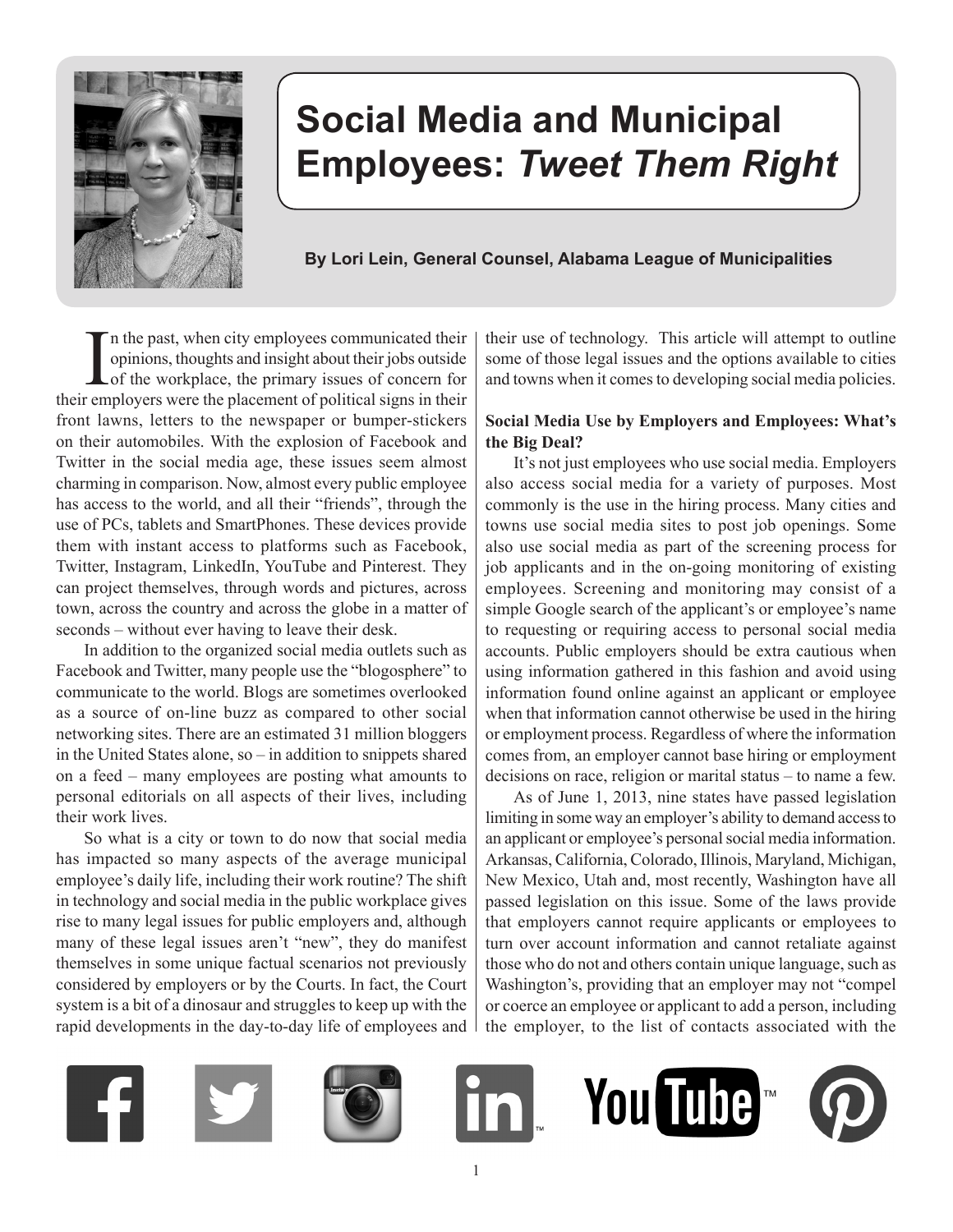employee's or applicant's personal social networking account". Basically, employers in Washington cannot require that job applicants and employees become "friends" on social media.

So what's the big deal with employees using social media? The first thing that usually comes to mind is lost productivity. The simple argument is, every minute an employee is accessing social media, he or she isn't "working". With over 600 million daily users of Facebook, it would be naïve at best for employers to assume their employees are not updating their status or checking the status of their friends during work hours. There are conflicting studies as to the effect, if any, that social media has on productivity in the workplace but it is a commonly held perception that it decreases work productivity. Yet there is also an emerging perception that social media, for businesses with customer interaction, can actually improve productivity under the theory of "virtual co-presence" – the ability to collaborate and communicate with customers/others over long distances in relatively short, productive sessions to resolve problems, accomplish tasks or communicate to a larger audience at one time.

Completely banning social media in the workplace isn't realistic in this day and age. First, many would argue that it is a complete morale killer and second, it's impossible to enforce given the fact that most employees who have been banned simply resort to using their mobile devices to access social networks. It also begs the question: Is social media really more detrimental to productivity than other more traditional workplace activities such as the water cooler, standing in offices discussing the latest episode of a favorite TV program or taking a smoke break? Rather than jumping to a complete ban on social media usage for fear that it's interfering with productivity, employers should consider focusing more on the work that's getting done and address productivity concerns as they arise. While social media use may contribute to a productivity problem, the decline in the productivity of a particular employee may be more than just a social media problem.

Some other areas that can come up with regard to employee use of social media include content-based concerns such as potential damage to employer reputations by virtue of association, potential violations of anti-discrimination or harassment policies, release of confidential information and the potential for criminal conduct. With regard to criminal conduct, not only is there the risk of employees using municipal equipment to access illegal or inappropriate material, but also the risk of potential ethics law violations for using public property for personal gain.

#### **First Amendment Issues**

One of the first areas of the law that comes to mind when looking at public employees and their use of social media is the First Amendment to the United States Constitution. "Free Speech" in the world of employment law is a loaded phrase. Private employers don't have the First Amendment "free speech" concerns that public employers, such as municipalities, have because there is no constitutional duty for a private employer to accommodate, much less tolerate, the "free speech" of their employees. Public employers, however, do not have that same luxury. The First Amendment to the United States Constitution, which provides that "Congress shall make no law respecting an establishment of religion, or prohibiting the free exercise thereof; or abridging the freedom of speech, or of the press; or the right of the people peaceably to assemble, and to petition the Government for a redress of grievances" has been held to apply not only to the United States Government but to state and local governments as well.

Action on the part of public employer which "chills or curbs" an employee's freedom of speech may be found unconstitutional as violating an employee's First Amendment right to free speech. One of the most "chilling" things that an employer can do to an employee is to retaliate against him or her for personal expression. In order to establish a claim for retaliation under the First Amendment, an employee must show three basic things:

- First, that their speech can be fairly characterized as speech made as a citizen (rather than as an employee) relating to a matter of public concern;
- second, that his or her interests as a citizen outweigh the interests of the public employer in promoting the efficiency of providing public services through its employees; and
- third, that the speech played a substantial or motivating role in the public employer's decision to take adverse employment action against the employee. *See generally Pickering v. Bd. Of Education*, 391 U.S. 563 (1968).*; Connick v. Meyers,*461 U.S. 138 (1983); *Garcetti v. Caballos,* 547 U.S. 410 (2006).

Whether it is speech made on the street or on Facebook, courts will evaluate cases by asking a series of questions relating to the balancing test between the employee's and the employer's interests. Arguably, the most important question is "what is the nature of the topic the employee spoke (Tweeted?) about?" If the nature of the matter involves issues of "public concern" relating to a political, social or other community concern, then all kinds of red flags should go up before even considering adverse employment action against an employee.

While there is not a standard "test" for what is a matter of public concern, some courts look to whether the information shared by the employee helps the community make informed decisions about the operation of government. One court has held that "unlawful conduct by a government employee or illegal activity within a governmental agency is a matter of public concern." *Thomas v. City of Beaverton*, 379 F.2d 802,  $809$  (9<sup>th</sup> Cir. 2004). Not of public concern are issues relating to individual personal disputes and grievances that are not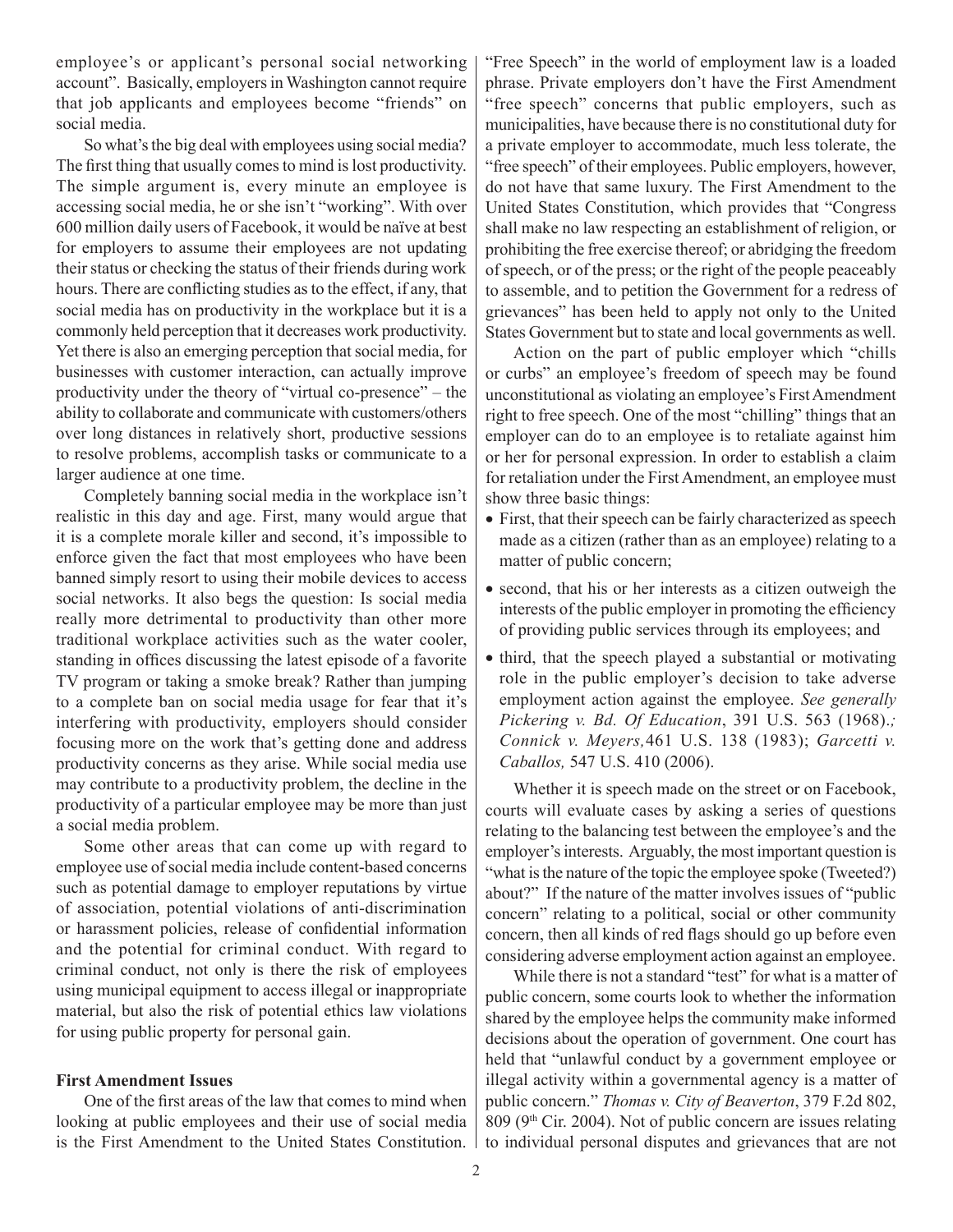relevant to the public employer's operations or performance. *See Connick, supra.*

First Amendment analysis in the area of public employee communication is not an exact science and if there is any takeaway for the public employer it is that before taking any action against an employee for comments they have made through social media (or traditional media outlets), the employer should consult with its attorney to carefully evaluate whether the speech is protected speech under the First Amendment.

### **Other Legal Issues**

In addition to the First Amendment, social media use by public employees also touches on other areas of the law that municipal employers need to be mindful of.

First is the issue of privacy, which touches on the Fourth Amendment to the United States Constitution. The Fourth Amendment provides that the "right of the people to be secure in their persons, houses, papers and effects, against unreasonable searches and seizures, shall not be violated …" Many people associate the Fourth Amendment with criminal searches and seizures; however, it goes beyond the sphere of criminal investigations and applies when the government acts in its capacity as an employer. As such, public employees are protected by the Fourth Amendment.

The U.S. Supreme Court has not settled on a clear standard by which we can judge when a search is unreasonable in the employment context. The plurality in the leading case, *O'Connor v. Ortega,* 480 U.S. 709 (1987), instructs that courts should first determine whether, in light of the "operational realities of the workplace," a public employee has a reasonable expectation of privacy. If not, then the Fourth Amendment would not apply. On a very specific set of facts following the *O'Connor* case the U.S. Supreme Court held that a police officer did not have a reasonable expectation of privacy when sending messages on a government issued pager. *City of Ontario v. Quon*, 130 S.Ct.2619 (2010). Even with this holding, however, the Court provided no helpful guidance for similar cases in the future, declining to decide whether the Fourth Amendment provides any reasonable expectation of privacy in the technological context. The advisable route is to have a policy making it clear to employees that they do not have an expectation of privacy when using publicly issued equipment such as computers and cell phones.

Another area of the law for municipal employers to be aware of as it relates to employees and social media is the Stored Communications Act found 18 U.S.C. §§2701-2711, which prohibits the unauthorized and intentional access of stored electronic communications, including unauthorized access to third party email service and unauthorized viewing of a password protected website. An exception to this prohibition is where access is authorized by the provider or by the user of the website. The fact that the employee uses an employerprovided computer, in and of itself, does not amount to consent

or authorization. As such, it is advisable for public employers to adopt a clear policy providing that personal business on public equipment is prohibited and that activity on public equipment will be monitored.

Municipal employees seeking to monitor employees should also be aware of the Fair Credit Reporting Act which imposes notice and disclosure requirements on employers who seek consumer reports from third party agencies that assemble information on a person's "credit worthiness … character, general reputation, personal characteristics or mode of living." 15 U.S.C. §1681a, subdiv.(d)(1). What this means is that before utilizing such a third party service to evaluate employees or new job applicants, an employer must disclose that it is seeking a report and must seek the employee's or applicant's consent to seek the report. Further, if an employer takes an adverse employment action as a result of such a report, it must provide a copy of the report to the employee or applicant upon their request. Websites which compile personal information about individuals from public records and social media outlets may fall within the Fair Credit Reporting Act's coverage.

And last, but certainly not least, employers, public and private, need to be aware of the National Labor Relations Act (NLRA) and the enforcement activities of the National Labor Relations Board (NLRB) in the area of regulating employees and their social media access and use. Under the NLRA, employees who act in concert with each other to "address the terms and conditions of their employment" may not be disciplined or discharged for their activity. The NLRA applies to union and non-union employees.

Recently, the Office of General Counsel for the NLRB issued memoranda reports on social media cases dealt with by the board. It is the NLRB's position that social media policy that prohibits any references to "terms or conditions" of employment violates an employee's rights to engage in protected activity under the NLRA. Very broadly drafted policies will likely run afoul of the NLRB's view of the protections provided by the NLRA. For example, the NLRB has found that a policy which provides that social media posts regarding the employer must be "completely accurate and not misleading" is overbroad because it would reasonably be interpreted by an employee to apply to discussions about, or criticisms of, the employer's policies and its treatment of employees. Extreme care must be used when developing social media policies and public employers need to be aware of the current guidance from the NLRB.

## **Do We Have a Policy For That?**

So it's fairly well established that employees are most likely going to access some form of social media in the course of their employment – either personally or professionally. This then begs the question: "Do we have a policy for that?" A social media policy for city employees should go beyond